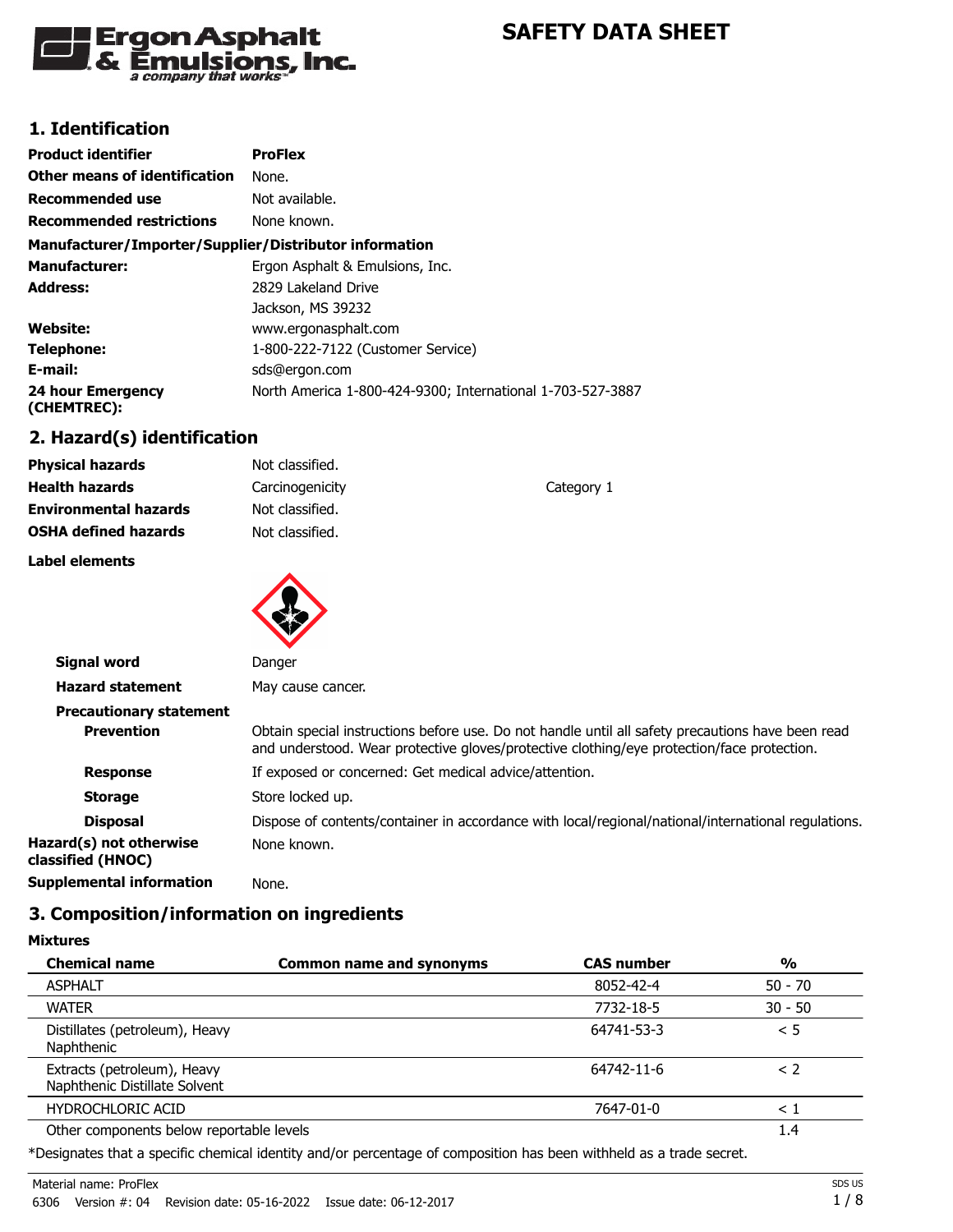| 4. First-aid measures                                                               |                                                                                                                                                                                                                                                                                                                                                                                                                |
|-------------------------------------------------------------------------------------|----------------------------------------------------------------------------------------------------------------------------------------------------------------------------------------------------------------------------------------------------------------------------------------------------------------------------------------------------------------------------------------------------------------|
| <b>Inhalation</b>                                                                   | If breathing is difficult, remove to fresh air and keep at rest in a position comfortable for<br>breathing. Call a physician if symptoms develop or persist.                                                                                                                                                                                                                                                   |
| <b>Skin contact</b>                                                                 | Take off immediately all contaminated clothing. Rinse skin with water/shower. Get medical<br>attention if irritation develops and persists. If clothing sticks to the skin, do not remove. Lotion or<br>hand cream may aid in the removal of asphalt. Wash contact areas with soap and water. If<br>needed, seek medical attention.                                                                            |
| <b>Eye contact</b>                                                                  | Immediately flush eyes with plenty of water for at least 15 minutes. Remove contact lenses, if<br>present and easy to do. Continue rinsing. Get medical attention if irritation develops and persists.                                                                                                                                                                                                         |
| <b>Ingestion</b>                                                                    | Rinse mouth. If ingestion of a large amount does occur, call a poison control center immediately.<br>DO NOT induce vomiting. Get medical attention immediately.                                                                                                                                                                                                                                                |
| <b>Most important</b><br>symptoms/effects, acute and<br>delayed                     | Direct contact with eyes may cause temporary irritation. Prolonged exposure may cause chronic<br>effects.                                                                                                                                                                                                                                                                                                      |
| <b>Indication of immediate</b><br>medical attention and special<br>treatment needed | Provide general supportive measures and treat symptomatically. Thermal burns: Flush with water<br>immediately. While flushing, remove clothes which do not adhere to affected area. Call an<br>ambulance. Continue flushing during transport to hospital. Keep victim under observation.<br>Symptoms may be delayed.                                                                                           |
| <b>General information</b>                                                          | Take off all contaminated clothing immediately. IF exposed or concerned: Get medical<br>advice/attention. If you feel unwell, seek medical advice (show the label where possible). Ensure<br>that medical personnel are aware of the material(s) involved, and take precautions to protect<br>themselves. Show this safety data sheet to the doctor in attendance. Wash contaminated clothing<br>before reuse. |
| 5. Fire-fighting measures                                                           |                                                                                                                                                                                                                                                                                                                                                                                                                |
| Suitable extinguishing media                                                        | Water fog. Foam. Carbon dioxide (CO2). Dry chemical powder, carbon dioxide, sand or earth may<br>be used for small fires only.                                                                                                                                                                                                                                                                                 |
| <b>Unsuitable extinguishing</b><br>media                                            | Water. Do not use water jet as an extinguisher, as this will spread the fire.                                                                                                                                                                                                                                                                                                                                  |
| <b>Specific hazards arising from</b><br>the chemical                                | During fire, gases hazardous to health may be formed.                                                                                                                                                                                                                                                                                                                                                          |
| Special protective equipment<br>and precautions for                                 | Firefighters must use standard protective equipment including flame retardant coat, helmet with<br>face shield, gloves, rubber boots, and in enclosed spaces, SCBA. Structural firefighters protective                                                                                                                                                                                                         |

face shield, gloves, rubber boots, and in enclosed spaces, SCBA. Structural firefighters protective clothing will only provide limited protection. **and precautions for firefighters** In case of fire and/or explosion do not breathe fumes. Fight fire from maximum distance or use unmanned hose holders or monitor nozzles. ALWAYS stay away from tanks engulfed in flame. Move containers from fire area if you can do so without risk. In the event of fire, cool tanks with water spray. **Fire fighting equipment/instructions** In the event of fire, cool tanks with water spray. In the event of fire and/or explosion do not breathe fumes. **Specific methods**

General fire hazards **Highly flammable liquid and vapor. No unusual fire or explosion hazards noted.** 

#### **6. Accidental release measures**

Keep unnecessary personnel away. Keep people away from and upwind of spill/leak. Keep out of low areas. Wear appropriate protective equipment and clothing during clean-up. Do not breathe mist or vapor. Do not touch damaged containers or spilled material unless wearing appropriate protective clothing. Ventilate closed spaces before entering them. Use appropriate containment to avoid environmental contamination. Local authorities should be advised if significant spillages cannot be contained. For personal protection, see section 8 of the SDS. **Personal precautions, protective equipment and emergency procedures**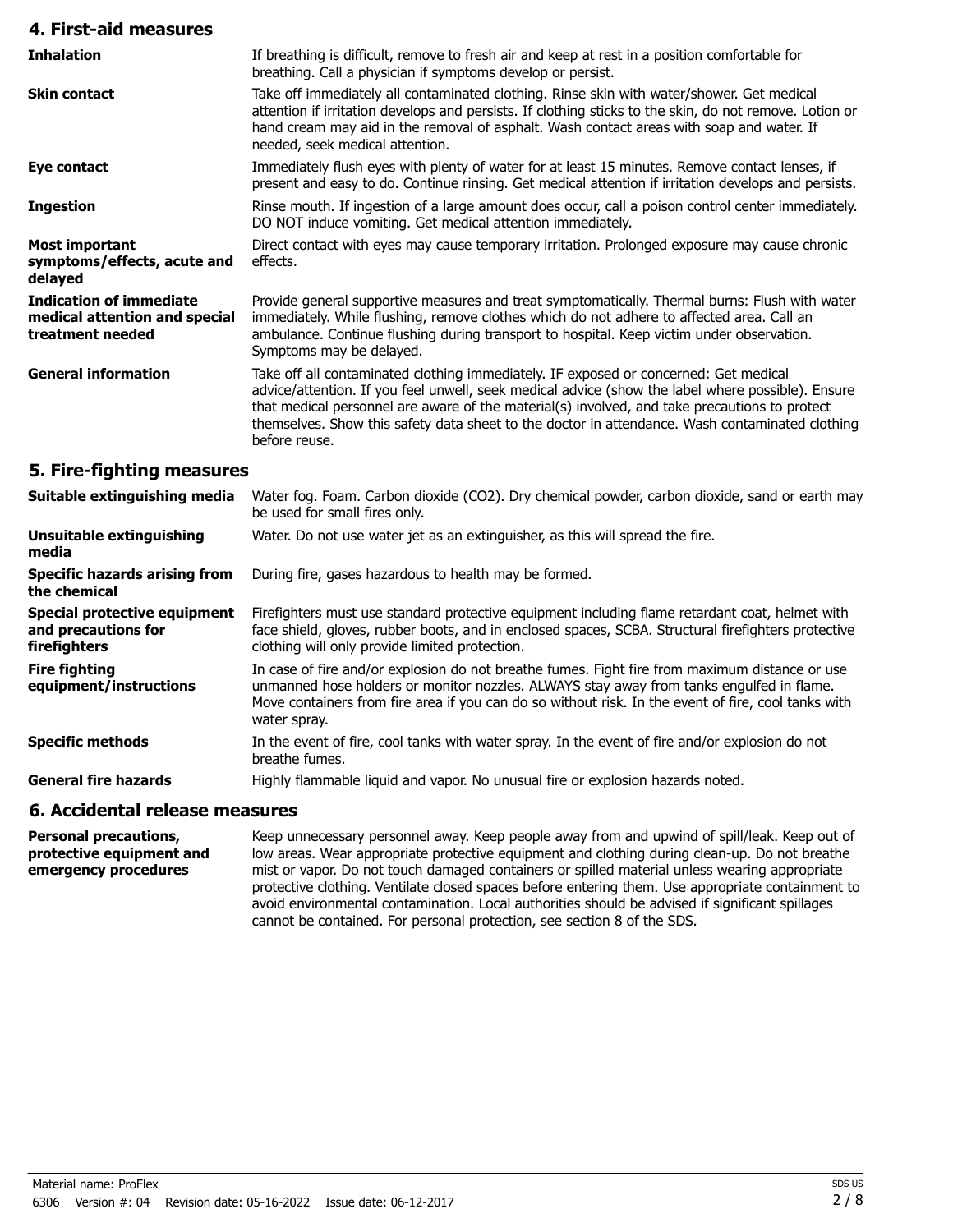| <b>Methods and materials for</b><br>containment and cleaning up           | Prevent runoff from entering drains, sewers, or streams.                                                                                                                                                                                                                                                                                                                                                                                                                                                                                                                                                                                                                                                                                                                      |  |
|---------------------------------------------------------------------------|-------------------------------------------------------------------------------------------------------------------------------------------------------------------------------------------------------------------------------------------------------------------------------------------------------------------------------------------------------------------------------------------------------------------------------------------------------------------------------------------------------------------------------------------------------------------------------------------------------------------------------------------------------------------------------------------------------------------------------------------------------------------------------|--|
|                                                                           | Large Spills: Stop the flow of material, if this is without risk. Dike the spilled material, where this is<br>possible. Cover with plastic sheet to prevent spreading. Use a non-combustible material like<br>vermiculite, sand or earth to soak up the product and place into a container for later disposal.<br>Following product recovery, flush area with water.                                                                                                                                                                                                                                                                                                                                                                                                          |  |
|                                                                           | Small Spills: Absorb with earth, sand or other non-combustible material and transfer to containers<br>for later disposal. Wipe up with absorbent material (e.g. cloth, fleece). Clean surface thoroughly to<br>remove residual contamination.                                                                                                                                                                                                                                                                                                                                                                                                                                                                                                                                 |  |
|                                                                           | Never return spills to original containers for re-use. Put material in suitable, covered, labeled<br>containers. For waste disposal, see section 13 of the SDS. Absorb or cover with dry earth, sand or<br>other non-combustible material and transfer to containers. Ventilate area and avoid breathing<br>vapors or mist. For large spills, dike far ahead of liquid spill for later disposal. Do not release into<br>sewers or waterways.                                                                                                                                                                                                                                                                                                                                  |  |
| <b>Environmental precautions</b>                                          | Avoid discharge into drains, water courses or onto the ground. Use appropriate containment to<br>avoid environmental contamination.                                                                                                                                                                                                                                                                                                                                                                                                                                                                                                                                                                                                                                           |  |
| 7. Handling and storage                                                   |                                                                                                                                                                                                                                                                                                                                                                                                                                                                                                                                                                                                                                                                                                                                                                               |  |
| <b>Precautions for safe handling</b>                                      | Obtain special instructions before use. All equipment used when handling the product must be<br>grounded. Avoid prolonged exposure. When using, do not eat, drink or smoke. Pregnant or<br>breastfeeding women must not handle this product. Should be handled in closed systems, if<br>possible. Use only in well-ventilated areas. Wear appropriate personal protective equipment.<br>Observe good industrial hygiene practices. Hydrogen sulfide, a very highly toxic gas, may be<br>present with this material. Keep face clear of tank and/or tank car openings. Good personal<br>hygiene is necessary. Wash hands and contaminated areas with water and soap before leaving the<br>work site. Do not handle until all safety precautions have been read and understood. |  |
| <b>Conditions for safe storage,</b><br>including any<br>incompatibilities | Store locked up. Keep away from heat, sparks and open flame. Eliminate sources of ignition.<br>Prevent electrostatic charge build-up by using common bonding and grounding techniques. These<br>alone may be insufficient to remove static electricity. Store in a cool, dry place out of direct<br>sunlight. Store in tightly closed container. Store in a well-ventilated place. Do not allow material to<br>freeze. Keep in an area equipped with sprinklers. Store away from incompatible materials (see<br>Section 10 of the SDS).                                                                                                                                                                                                                                       |  |

# **8. Exposure controls/personal protection**

#### **Occupational exposure limits**

The following constituents are the only constituents of the product which have a PEL, TLV or other recommended exposure limit. At this time, the other constituents have no known exposure limits.

| US. OSHA Table Z-1 Limits for Air Contaminants (29 CFR 1910.1000) |
|-------------------------------------------------------------------|
|-------------------------------------------------------------------|

| <b>Components</b>                                                                | <b>Type</b> | <b>Value</b> | <b>Form</b>         |
|----------------------------------------------------------------------------------|-------------|--------------|---------------------|
| Distillates (petroleum),<br>Heavy Naphthenic (CAS<br>64741-53-3)                 | <b>PEL</b>  | 5 mg/m $3$   | Mist.               |
| Extracts (petroleum), Heavy<br>Naphthenic Distillate<br>Solvent (CAS 64742-11-6) | <b>PEL</b>  | 5 mg/m $3$   | Mist.               |
| HYDROCHLORIC ACID (CAS<br>7647-01-0)                                             | Ceiling     | $7$ mg/m $3$ |                     |
|                                                                                  |             | 5 ppm        |                     |
| <b>US. ACGIH Threshold Limit Values</b>                                          |             |              |                     |
| <b>Components</b>                                                                | <b>Type</b> | <b>Value</b> | <b>Form</b>         |
| ASPHALT (CAS 8052-42-4)                                                          | <b>TWA</b>  | $0.5$ mg/m3  | Inhalable fume.     |
| Distillates (petroleum),<br>Heavy Naphthenic (CAS<br>64741-53-3)                 | <b>TWA</b>  | 5 mg/m $3$   | Inhalable fraction. |
| Extracts (petroleum), Heavy<br>Naphthenic Distillate<br>Solvent (CAS 64742-11-6) | <b>TWA</b>  | 5 mg/m $3$   | Inhalable fraction. |
| HYDROCHLORIC ACID (CAS<br>7647-01-0)                                             | Ceiling     | 2 ppm        |                     |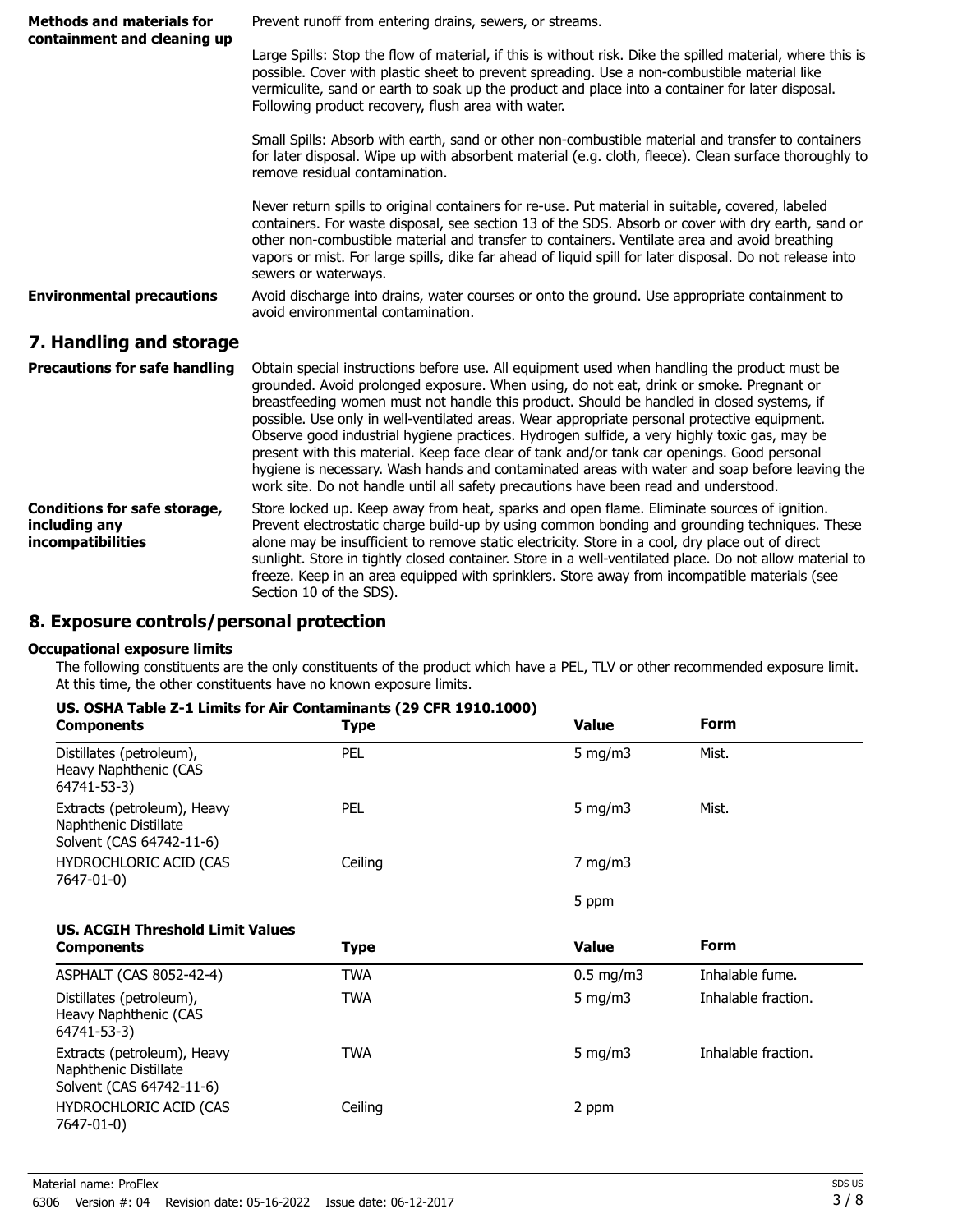| US. NIOSH: Pocket Guide to Chemical Hazards<br><b>Components</b>                 | <b>Type</b>                                                                                                                                                                                                                                               | <b>Value</b>      | <b>Form</b> |
|----------------------------------------------------------------------------------|-----------------------------------------------------------------------------------------------------------------------------------------------------------------------------------------------------------------------------------------------------------|-------------------|-------------|
| ASPHALT (CAS 8052-42-4)                                                          | Ceiling                                                                                                                                                                                                                                                   | $5$ mg/m $3$      | Fume.       |
| Distillates (petroleum),<br>Heavy Naphthenic (CAS<br>64741-53-3)                 | <b>STEL</b>                                                                                                                                                                                                                                               | $10 \text{ mg/m}$ | Mist.       |
|                                                                                  | <b>TWA</b>                                                                                                                                                                                                                                                | 5 mg/m $3$        | Mist.       |
| Extracts (petroleum), Heavy<br>Naphthenic Distillate<br>Solvent (CAS 64742-11-6) | <b>STEL</b>                                                                                                                                                                                                                                               | 10 mg/m3          | Mist.       |
|                                                                                  | <b>TWA</b>                                                                                                                                                                                                                                                | 5 mg/m $3$        | Mist.       |
| HYDROCHLORIC ACID (CAS<br>7647-01-0)                                             | Ceiling                                                                                                                                                                                                                                                   | $7$ mg/m $3$      |             |
|                                                                                  |                                                                                                                                                                                                                                                           | 5 ppm             |             |
| <b>Biological limit values</b>                                                   | No biological exposure limits noted for the ingredient(s).                                                                                                                                                                                                |                   |             |
| <b>Appropriate engineering</b><br>controls                                       | Provide adequate ventilation, including appropriate local extraction, to ensure that the defined<br>occupational exposure limit is not exceeded.                                                                                                          |                   |             |
| Eye/face protection                                                              | Individual protection measures, such as personal protective equipment<br>Chemical respirator with organic vapor cartridge and full facepiece. Wear safety glasses; chemical<br>goggles (if splashing is possible).                                        |                   |             |
| <b>Skin protection</b>                                                           |                                                                                                                                                                                                                                                           |                   |             |
| <b>Hand protection</b>                                                           | Wear appropriate chemical resistant gloves. Chemical resistant gloves are recommended. If<br>contact with forearms is likely wear gauntlet style gloves.                                                                                                  |                   |             |
| <b>Other</b>                                                                     | Wear appropriate chemical resistant clothing. Use of an impervious apron is recommended. Wear<br>appropriate clothing to prevent any possibility of liquid contact and repeated or prolonged vapor<br>contact. Plastic or rubber gloves, apron and boots. |                   |             |
| <b>Respiratory protection</b>                                                    | Chemical respirator with organic vapor cartridge and full facepiece.                                                                                                                                                                                      |                   |             |
| <b>Thermal hazards</b>                                                           | Wear appropriate thermal protective clothing, when necessary.                                                                                                                                                                                             |                   |             |
| <b>General hygiene</b><br>considerations                                         | When using do not smoke. Always observe good personal hygiene measures, such as washing<br>after handling the material and before eating, drinking, and/or smoking. Routinely wash work<br>clothing and protective equipment to remove contaminants.      |                   |             |

# **9. Physical and chemical properties**

| <b>Appearance</b>                                   | Brown to black in color.  |
|-----------------------------------------------------|---------------------------|
| <b>Physical state</b>                               | Liquid.                   |
| Form                                                | Liquid.                   |
| Color                                               | <b>Brown</b>              |
| Odor                                                | Mild. Tar-like            |
| Odor threshold                                      | Not available.            |
| рH                                                  | $2.1 - 4$                 |
| Melting point/freezing point                        | 89.6 °F (32 °C) estimated |
| Initial boiling point and<br>boiling range          | 212 °F (100 °C)           |
| Flash point                                         | 400.0 °F (204.4 °C)       |
| <b>Evaporation rate</b>                             | < 1                       |
| Flammability (solid, gas)                           | Not applicable.           |
| <b>Upper/lower flammability or explosive limits</b> |                           |
| Explosive limit - lower<br>(%)                      | Not available.            |
| <b>Explosive limit - upper</b><br>(%)               | Not available.            |
| Vapor pressure                                      | $< 1$ mm Hg @ 20 C        |
| <b>Vapor density</b>                                | >1                        |
| <b>Relative density</b>                             | Not available.            |
|                                                     |                           |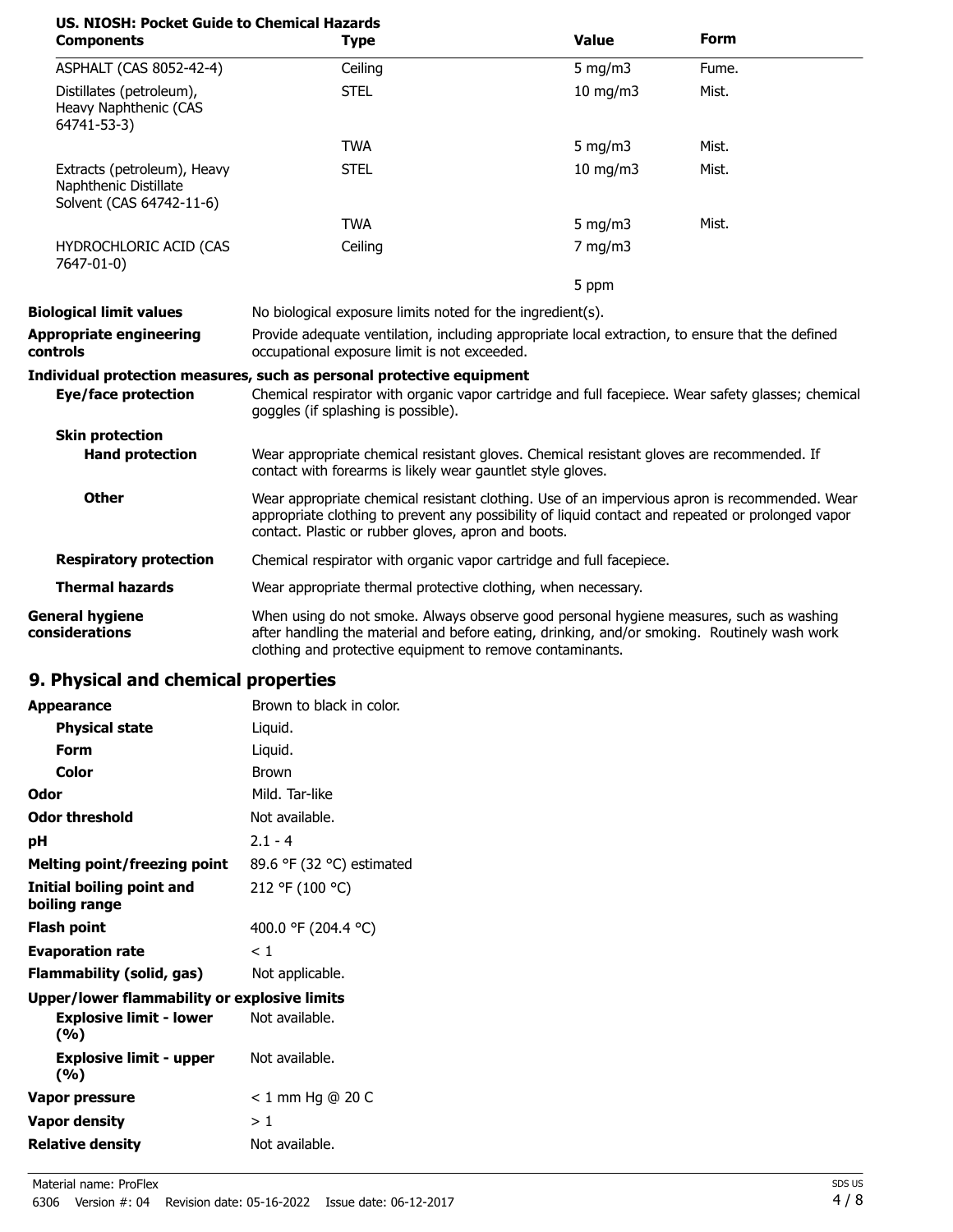| Solubility(ies)                                   |                             |
|---------------------------------------------------|-----------------------------|
| <b>Solubility (water)</b>                         | Soluble                     |
| <b>Partition coefficient</b><br>(n-octanol/water) | Not available.              |
| <b>Auto-ignition temperature</b>                  | $>$ 700 °F ( $>$ 371.11 °C) |
| <b>Decomposition temperature</b>                  | Not available.              |
| Viscosity                                         | 20 - 100 @25°C,SSF          |
| <b>Other information</b>                          |                             |
| <b>Specific gravity</b>                           | 1.019                       |

# **10. Stability and reactivity**

| <b>Reactivity</b>                            | The product is stable and non-reactive under normal conditions of use, storage and transport.                                                                                                        |
|----------------------------------------------|------------------------------------------------------------------------------------------------------------------------------------------------------------------------------------------------------|
| <b>Chemical stability</b>                    | Stable under normal temperature conditions.                                                                                                                                                          |
| <b>Possibility of hazardous</b><br>reactions | Hazardous polymerization does not occur.                                                                                                                                                             |
| <b>Conditions to avoid</b>                   | Keep away from heat, hot surfaces, sparks, open flames and other ignition sources. Avoid<br>temperatures exceeding the flash point. Contact with incompatible materials. Do not overheat<br>product. |
| Incompatible materials                       | Strong oxidizing agents. Strong oxidizing agents.                                                                                                                                                    |
| <b>Hazardous decomposition</b><br>products   | Upon decomposition, this product may yield sulfur dioxide, carbon monoxide, carbon dioxide<br>and/or low molecular weight hydrocarbons. Hydrogen sulfide.                                            |

# **11. Toxicological information**

### **Information on likely routes of exposure**

| <b>Inhalation</b>                                                                  | Prolonged inhalation may be harmful.                     |  |  |
|------------------------------------------------------------------------------------|----------------------------------------------------------|--|--|
| <b>Skin contact</b>                                                                | No adverse effects due to skin contact are expected.     |  |  |
| Eye contact                                                                        | Direct contact with eyes may cause temporary irritation. |  |  |
| <b>Ingestion</b>                                                                   | Expected to be a low ingestion hazard.                   |  |  |
| Symptoms related to the<br>physical, chemical and<br>toxicological characteristics | Direct contact with eyes may cause temporary irritation. |  |  |

#### **Information on toxicological effects**

| <b>Acute toxicity</b>                | Not known.                                             |                     |
|--------------------------------------|--------------------------------------------------------|---------------------|
| <b>Product</b>                       | <b>Species</b>                                         | <b>Test Results</b> |
| ProFlex                              |                                                        |                     |
| <b>Acute</b>                         |                                                        |                     |
| <b>Dermal</b>                        |                                                        |                     |
| LD50                                 | Mouse                                                  | 579600 mg/kg        |
| Oral                                 |                                                        |                     |
| LD50                                 | Rabbit                                                 | 360000 mg/kg        |
| <b>Components</b>                    | <b>Species</b>                                         | <b>Test Results</b> |
| HYDROCHLORIC ACID (CAS 7647-01-0)    |                                                        |                     |
| <b>Acute</b>                         |                                                        |                     |
| <b>Dermal</b>                        |                                                        |                     |
| LD50                                 | Mouse                                                  | 1449 mg/kg          |
| <b>Skin corrosion/irritation</b>     | Prolonged skin contact may cause temporary irritation. |                     |
| Serious eye damage/eye<br>irritation | Direct contact with eyes may cause frostbite.          |                     |
| Respiratory or skin sensitization    |                                                        |                     |
| <b>Respiratory sensitization</b>     | None known.                                            |                     |
| <b>Skin sensitization</b>            | Prolonged skin contact may cause temporary irritation. |                     |
| <b>Germ cell mutagenicity</b>        | Not known.                                             |                     |
| Carcinogenicity                      | May cause cancer.                                      |                     |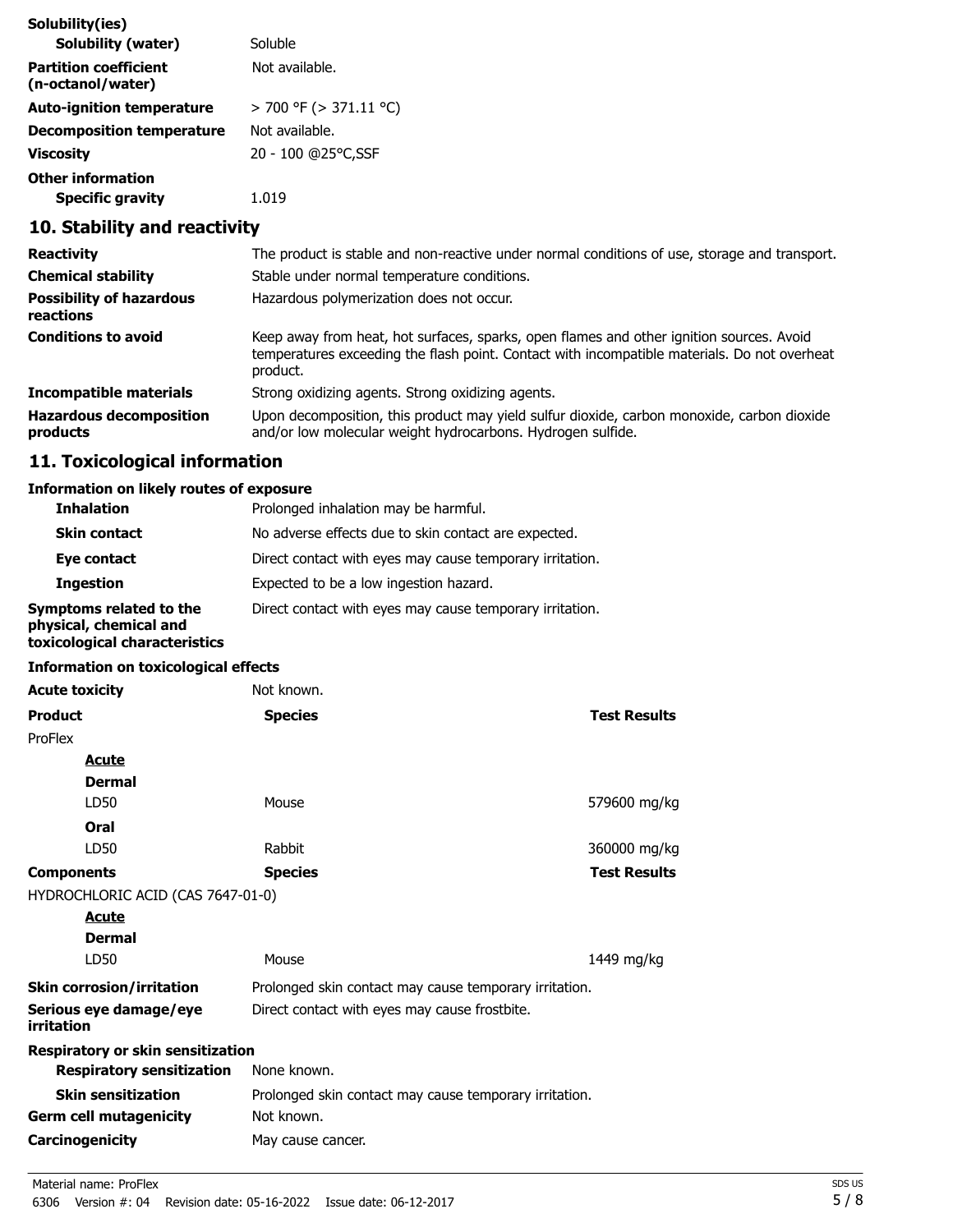| <b>IARC Monographs. Overall Evaluation of Carcinogenicity</b>                            |                                                                                                                                                                                                                                                                                                                                                                                                                                            |                |                                                                                         |                                                                                                                                                                                                      |
|------------------------------------------------------------------------------------------|--------------------------------------------------------------------------------------------------------------------------------------------------------------------------------------------------------------------------------------------------------------------------------------------------------------------------------------------------------------------------------------------------------------------------------------------|----------------|-----------------------------------------------------------------------------------------|------------------------------------------------------------------------------------------------------------------------------------------------------------------------------------------------------|
| ASPHALT (CAS 8052-42-4)                                                                  |                                                                                                                                                                                                                                                                                                                                                                                                                                            |                | 2B Possibly carcinogenic to humans.                                                     |                                                                                                                                                                                                      |
| OSHA Specifically Regulated Substances (29 CFR 1910.1001-1053)                           |                                                                                                                                                                                                                                                                                                                                                                                                                                            |                |                                                                                         |                                                                                                                                                                                                      |
| Not listed.                                                                              |                                                                                                                                                                                                                                                                                                                                                                                                                                            |                |                                                                                         |                                                                                                                                                                                                      |
| US. National Toxicology Program (NTP) Report on Carcinogens                              |                                                                                                                                                                                                                                                                                                                                                                                                                                            |                |                                                                                         |                                                                                                                                                                                                      |
| Distillates (petroleum), Heavy Naphthenic<br>(CAS 64741-53-3)                            |                                                                                                                                                                                                                                                                                                                                                                                                                                            |                | Known To Be Human Carcinogen.                                                           |                                                                                                                                                                                                      |
| (CAS 64742-11-6)                                                                         |                                                                                                                                                                                                                                                                                                                                                                                                                                            |                | Extracts (petroleum), Heavy Naphthenic Distillate Solvent Known To Be Human Carcinogen. |                                                                                                                                                                                                      |
| <b>Reproductive toxicity</b>                                                             | Not available.                                                                                                                                                                                                                                                                                                                                                                                                                             |                |                                                                                         |                                                                                                                                                                                                      |
| <b>Specific target organ toxicity</b><br>- single exposure                               | None known.                                                                                                                                                                                                                                                                                                                                                                                                                                |                |                                                                                         |                                                                                                                                                                                                      |
| <b>Specific target organ toxicity</b><br>- repeated exposure                             | Not available.                                                                                                                                                                                                                                                                                                                                                                                                                             |                |                                                                                         |                                                                                                                                                                                                      |
| <b>Aspiration hazard</b>                                                                 | Not an aspiration hazard.                                                                                                                                                                                                                                                                                                                                                                                                                  |                |                                                                                         |                                                                                                                                                                                                      |
| <b>Chronic effects</b>                                                                   |                                                                                                                                                                                                                                                                                                                                                                                                                                            |                | Prolonged exposure may cause chronic effects.                                           |                                                                                                                                                                                                      |
| 12. Ecological information                                                               |                                                                                                                                                                                                                                                                                                                                                                                                                                            |                |                                                                                         |                                                                                                                                                                                                      |
| <b>Ecotoxicity</b>                                                                       |                                                                                                                                                                                                                                                                                                                                                                                                                                            |                | Not expected to be harmful to aquatic organisms.                                        |                                                                                                                                                                                                      |
| <b>Product</b>                                                                           |                                                                                                                                                                                                                                                                                                                                                                                                                                            | <b>Species</b> |                                                                                         | <b>Test Results</b>                                                                                                                                                                                  |
| ProFlex                                                                                  |                                                                                                                                                                                                                                                                                                                                                                                                                                            |                |                                                                                         |                                                                                                                                                                                                      |
| <b>Aquatic</b>                                                                           |                                                                                                                                                                                                                                                                                                                                                                                                                                            |                |                                                                                         |                                                                                                                                                                                                      |
| Acute                                                                                    |                                                                                                                                                                                                                                                                                                                                                                                                                                            |                |                                                                                         |                                                                                                                                                                                                      |
| <b>Fish</b>                                                                              | LC50                                                                                                                                                                                                                                                                                                                                                                                                                                       | Fish           |                                                                                         | 112800, 96 hours estimated                                                                                                                                                                           |
| <b>Components</b>                                                                        |                                                                                                                                                                                                                                                                                                                                                                                                                                            | <b>Species</b> |                                                                                         | <b>Test Results</b>                                                                                                                                                                                  |
| HYDROCHLORIC ACID (CAS 7647-01-0)                                                        |                                                                                                                                                                                                                                                                                                                                                                                                                                            |                |                                                                                         |                                                                                                                                                                                                      |
| <b>Aquatic</b>                                                                           |                                                                                                                                                                                                                                                                                                                                                                                                                                            |                |                                                                                         |                                                                                                                                                                                                      |
| Acute                                                                                    |                                                                                                                                                                                                                                                                                                                                                                                                                                            |                |                                                                                         |                                                                                                                                                                                                      |
| Fish                                                                                     | <b>LC50</b>                                                                                                                                                                                                                                                                                                                                                                                                                                |                | Western mosquitofish (Gambusia affinis) 282, 96 hours                                   |                                                                                                                                                                                                      |
| * Estimates for product may be based on additional component data not shown.             |                                                                                                                                                                                                                                                                                                                                                                                                                                            |                |                                                                                         |                                                                                                                                                                                                      |
| Persistence and degradability No data is available on the degradability of this product. |                                                                                                                                                                                                                                                                                                                                                                                                                                            |                |                                                                                         |                                                                                                                                                                                                      |
| <b>Bioaccumulative potential</b>                                                         | No data available.                                                                                                                                                                                                                                                                                                                                                                                                                         |                |                                                                                         |                                                                                                                                                                                                      |
| <b>Mobility in soil</b>                                                                  | No data available.                                                                                                                                                                                                                                                                                                                                                                                                                         |                |                                                                                         |                                                                                                                                                                                                      |
| <b>Other adverse effects</b>                                                             |                                                                                                                                                                                                                                                                                                                                                                                                                                            |                |                                                                                         | No other adverse environmental effects (e.g. ozone depletion, photochemical ozone creation<br>potential, endocrine disruption, global warming potential) are expected from this component.           |
| 13. Disposal considerations                                                              |                                                                                                                                                                                                                                                                                                                                                                                                                                            |                |                                                                                         |                                                                                                                                                                                                      |
| <b>Disposal instructions</b>                                                             | Collect and reclaim or dispose in sealed containers at licensed waste disposal site. Incinerate the<br>material under controlled conditions in an approved incinerator. Do not incinerate sealed<br>containers. Dispose of contents/container in accordance with local/regional/national/international<br>regulations. No components are identified as hazardous wastes. Disposal recommendations are<br>based on uncontaminated material. |                |                                                                                         |                                                                                                                                                                                                      |
| Local disposal regulations                                                               |                                                                                                                                                                                                                                                                                                                                                                                                                                            |                | Dispose in accordance with all applicable regulations.                                  |                                                                                                                                                                                                      |
| <b>Hazardous waste code</b>                                                              | disposal company.                                                                                                                                                                                                                                                                                                                                                                                                                          |                |                                                                                         | The waste code should be assigned in discussion between the user, the producer and the waste                                                                                                         |
| <b>Waste from residues /</b><br>unused products                                          |                                                                                                                                                                                                                                                                                                                                                                                                                                            |                | Disposal instructions). Avoid discharge into water courses or onto the ground.          | Dispose of in accordance with local regulations. Empty containers or liners may retain some<br>product residues. This material and its container must be disposed of in a safe manner (see:          |
| <b>Contaminated packaging</b>                                                            | emptied.                                                                                                                                                                                                                                                                                                                                                                                                                                   |                |                                                                                         | Empty containers should be taken to an approved waste handling site for recycling or disposal.<br>Since emptied containers may retain product residue, follow label warnings even after container is |
|                                                                                          |                                                                                                                                                                                                                                                                                                                                                                                                                                            |                |                                                                                         |                                                                                                                                                                                                      |

# **14. Transport information**

#### **DOT**

Not regulated as dangerous goods.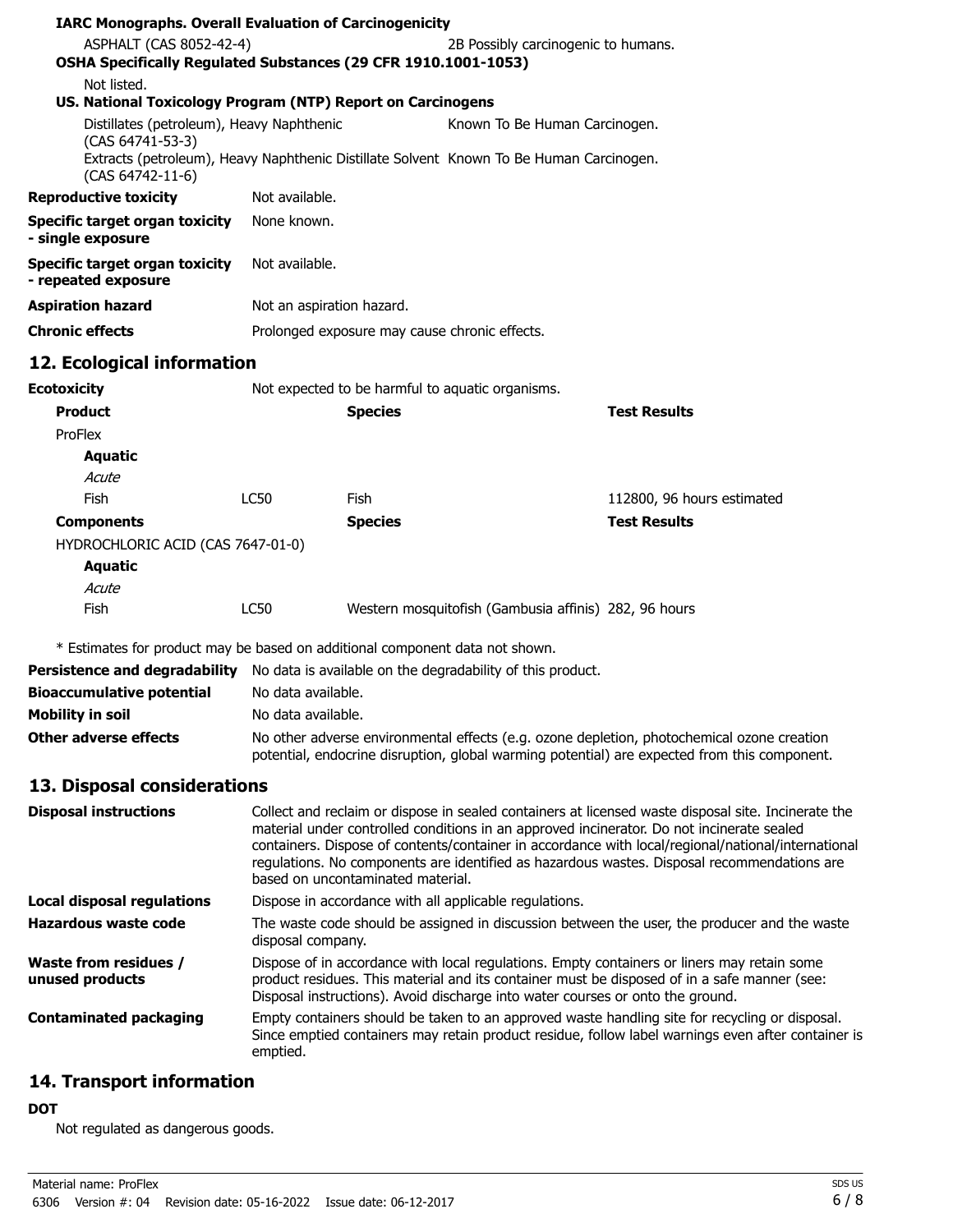#### **IATA**

Not regulated as dangerous goods.

#### **IMDG**

Not regulated as dangerous goods.

**Transport in bulk according to** Not established. **Annex II of MARPOL 73/78 and the IBC Code**

#### **15. Regulatory information**

**US federal regulations**

All components are on the U.S. EPA TSCA Inventory List. This product is a "Hazardous Chemical" as defined by the OSHA Hazard Communication Standard, 29 CFR 1910.1200.

#### **Toxic Substances Control Act (TSCA)**

#### **TSCA Section 12(b) Export Notification (40 CFR 707, Subpt. D)**

Not regulated.

#### **CERCLA Hazardous Substance List (40 CFR 302.4)**

ASPHALT (CAS 8052-42-4) Listed.

#### **SARA 304 Emergency release notification**

Not regulated.

#### **OSHA Specifically Regulated Substances (29 CFR 1910.1001-1053)**

Not listed.

#### **Superfund Amendments and Reauthorization Act of 1986 (SARA)**

**SARA 302 Extremely hazardous substance**

| <b>Chemical name</b> | <b>CAS number</b> | <b>Reportable</b><br>auantity<br>(pounds) | <b>Threshold</b><br>planning quantity<br>(pounds) | <b>Threshold</b><br>planning<br>quantity, lower<br>value (pounds) | <b>Threshold</b><br>planning<br>quantity, upper<br>value (pounds) |
|----------------------|-------------------|-------------------------------------------|---------------------------------------------------|-------------------------------------------------------------------|-------------------------------------------------------------------|
| HYDROCHLORIC         | 7647-01-0         | 5000                                      | 500                                               |                                                                   |                                                                   |

HYDROCHLORIC ACID

**SARA 311/312 Hazardous** Yes

**chemical**

**Classified hazard** Carcinogenicity **categories**

#### **SARA 313 (TRI reporting)**

Not regulated.

#### **Other federal regulations**

**Clean Air Act (CAA) Section 112 Hazardous Air Pollutants (HAPs) List**

Not regulated.

### **Clean Air Act (CAA) Section 112(r) Accidental Release Prevention (40 CFR 68.130)**

Not regulated.

**Safe Drinking Water Act** Contains component(s) regulated under the Safe Drinking Water Act.

**(SDWA)**

#### **US state regulations** WARNING: This product contains a chemical known to the State of California to cause cancer.

#### **US. California. Candidate Chemicals List. Safer Consumer Products Regulations (Cal. Code Regs, tit. 22, 69502.3, subd. (a))**

Distillates (petroleum), Heavy Naphthenic (CAS 64741-53-3) Extracts (petroleum), Heavy Naphthenic Distillate Solvent (CAS 64742-11-6)

#### **California Proposition 65**

**WARNING:** WARNING: This product contains a chemical known to the State of California to cause cancer.

#### **International Inventories**

| Country(s) or region | Inventory name                                       | On inventory (yes/no)* |
|----------------------|------------------------------------------------------|------------------------|
| Australia            | Australian Inventory of Industrial Chemicals (AICIS) | Yes                    |
| Canada               | Domestic Substances List (DSL)                       | Yes                    |